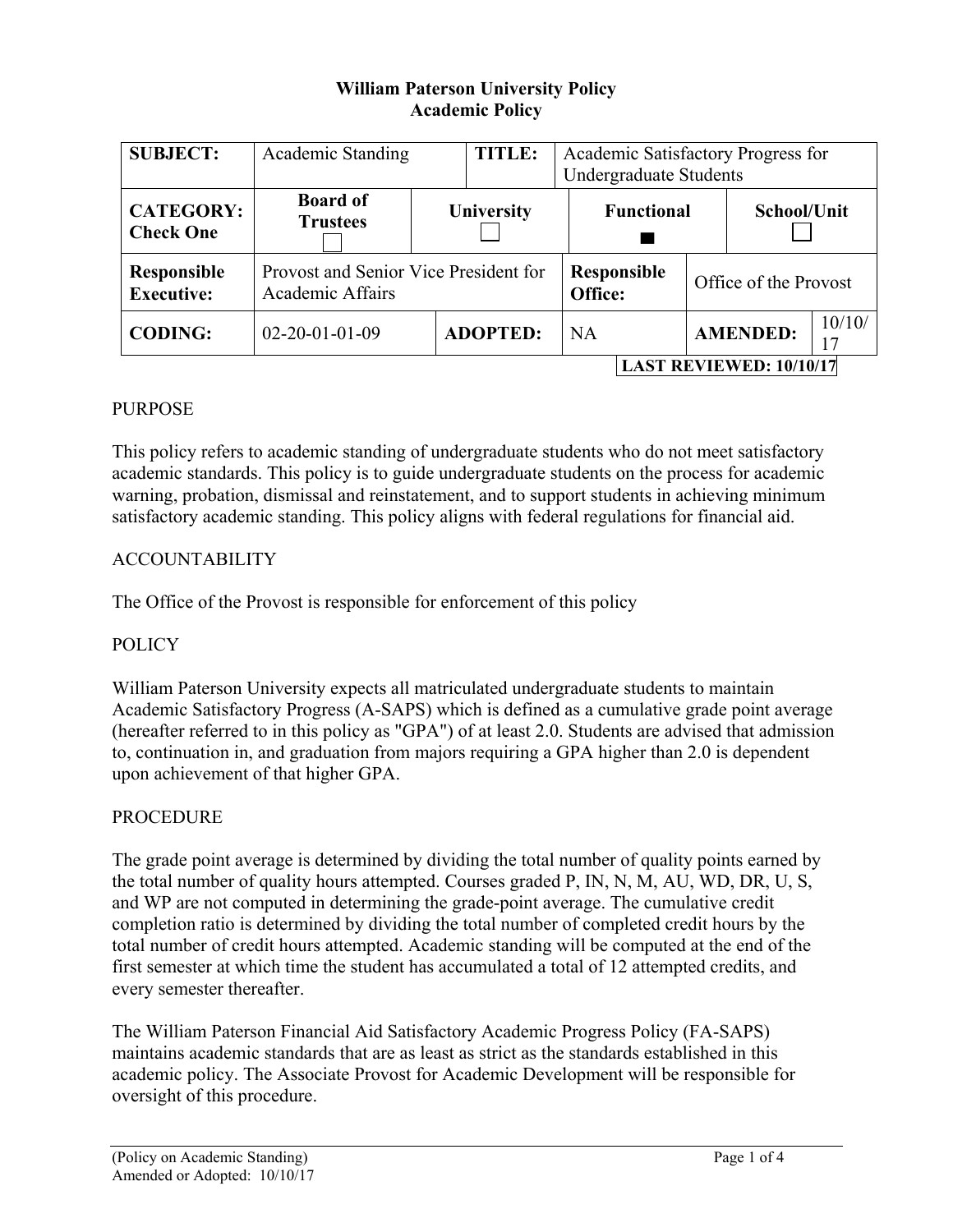#### **PROCESS**

- 1) After the first semester (this does not include summer or winter session) of failing to meet the A-SAPS criteria (a cumulative GPA of at least 2.0), a student will be placed on **academic warning**.
- 2) After two consecutive semesters (this does not include summer or winter session) where the student has failed to meet the A-SAPS criteria (a cumulative GPA of at least 2.0), a student will be placed on **academic probation** and will be issued an **academic contract**.
	- a. Students may also be dismissed after two consecutive semesters if there is not a clear mathematical possibility of the student meeting the A-SAPS criteria (a cumulative GPA of at least 2.0).
- 3) After three consecutive semesters (this does not include summer or winter session) of failing to meet A-SAPS criteria (a cumulative GPA of at least 2.0), a student may be **dismissed** from the University.
	- a. Students who fail to meet A-SAPS criteria (a cumulative GPA of at least 2.0) BUT have met the terms of their contract AND have a clear mathematical possibility of meeting the A-SAPS criteria (a cumulative GPA of at least 2.0) will be placed on **continuing academic probation**.
	- b. Students who fail to meet the terms of their academic contract AND fail to meet the A-SAPS criteria (a cumulative GPA of at least 2.0) will be **dismissed** from the University.
- 4) After one term of **continuing academic probation**, a student must meet A-SAPS criteria (a cumulative GPA of at least 2.0) and return to satisfactory academic standing. If the student has not met A-SAPS criteria (a cumulative GPA of at least 2.0), the student must meet individually with the Associate Provost for Academic Development or designee to review academic progress and determine if the student should be **dismissed** or allowed an additional semester of **continuing academic probation.** No student shall be granted more than one semester of **continuing academic probation** without a review from the Associate Provost for Academic Development or designee to review academic progress.

## **DEFINITIONS**

#### Academic Warning

Academic warning means a student will be required to meet with his or her academic advisor who will monitor their academic performance. Students under academic warning are required to attend mandatory academic support workshops offered through Academic Development.

#### Academic Probation

Academic probation means a student will be required to meet with his or her academic advisor and will be required to develop an academic contract for the following semester(s). Students